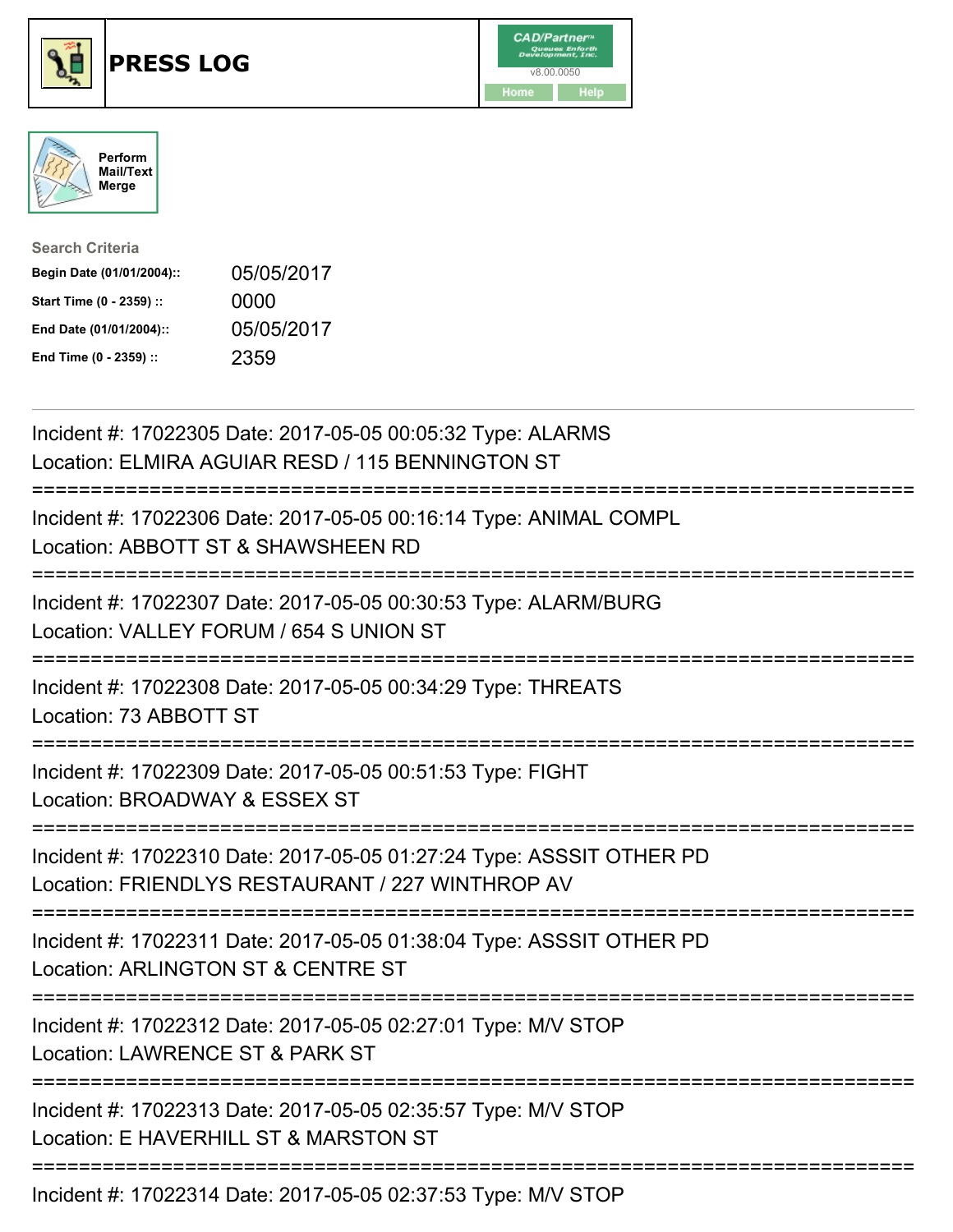| Location: ALDER ST & HAMPSHIRE ST<br>:=======================                                                                          |
|----------------------------------------------------------------------------------------------------------------------------------------|
| Incident #: 17022315 Date: 2017-05-05 02:57:25 Type: M/V STOP<br>Location: HAMPSHIRE ST & PARK ST                                      |
| Incident #: 17022316 Date: 2017-05-05 03:04:23 Type: M/V STOP<br>Location: ESSEX ST & UNION ST<br>------------------------------------ |
| Incident #: 17022317 Date: 2017-05-05 03:11:02 Type: M/V STOP<br>Location: FALLS BRIDGE                                                |
| Incident #: 17022318 Date: 2017-05-05 03:48:03 Type: M/V STOP<br>Location: MAY ST & MANCHESTER ST                                      |
| Incident #: 17022319 Date: 2017-05-05 03:51:09 Type: M/V STOP<br>Location: FRANKLIN ST & LOWELL ST<br>:==========================      |
| Incident #: 17022320 Date: 2017-05-05 03:55:09 Type: M/V STOP<br>Location: MERRIMACK ST & PARKER ST                                    |
| Incident #: 17022321 Date: 2017-05-05 04:16:34 Type: M/V STOP<br>Location: ANDOVER ST & GLENN ST                                       |
| Incident #: 17022322 Date: 2017-05-05 04:26:06 Type: MEDIC SUPPORT<br>Location: AMESBURY ST & COMMON ST                                |
| Incident #: 17022323 Date: 2017-05-05 04:33:58 Type: SHOTS FIRED<br>Location: AMES ST & LOWELL ST                                      |
| Incident #: 17022324 Date: 2017-05-05 04:58:22 Type: M/V STOP<br>Location: DURSO AV & WINTHROP AV                                      |
| Incident #: 17022325 Date: 2017-05-05 06:03:40 Type: ALARM/BURG<br>Location: COMMONWEALTH CHEVY / 155 MARSTON ST                       |
| Incident #: 17022326 Date: 2017-05-05 06:18:18 Type: AUTO ACC/NO PI<br>Location: 173 BERKELEY ST                                       |
| Incident #: 17022327 Date: 2017-05-05 06:56:45 Type: LOST PROPERTY<br>Location: 3 KENDALL ST                                           |
| Incident #: 17022328 Date: 2017-05-05 07:03:08 Type: ALARM/BURG                                                                        |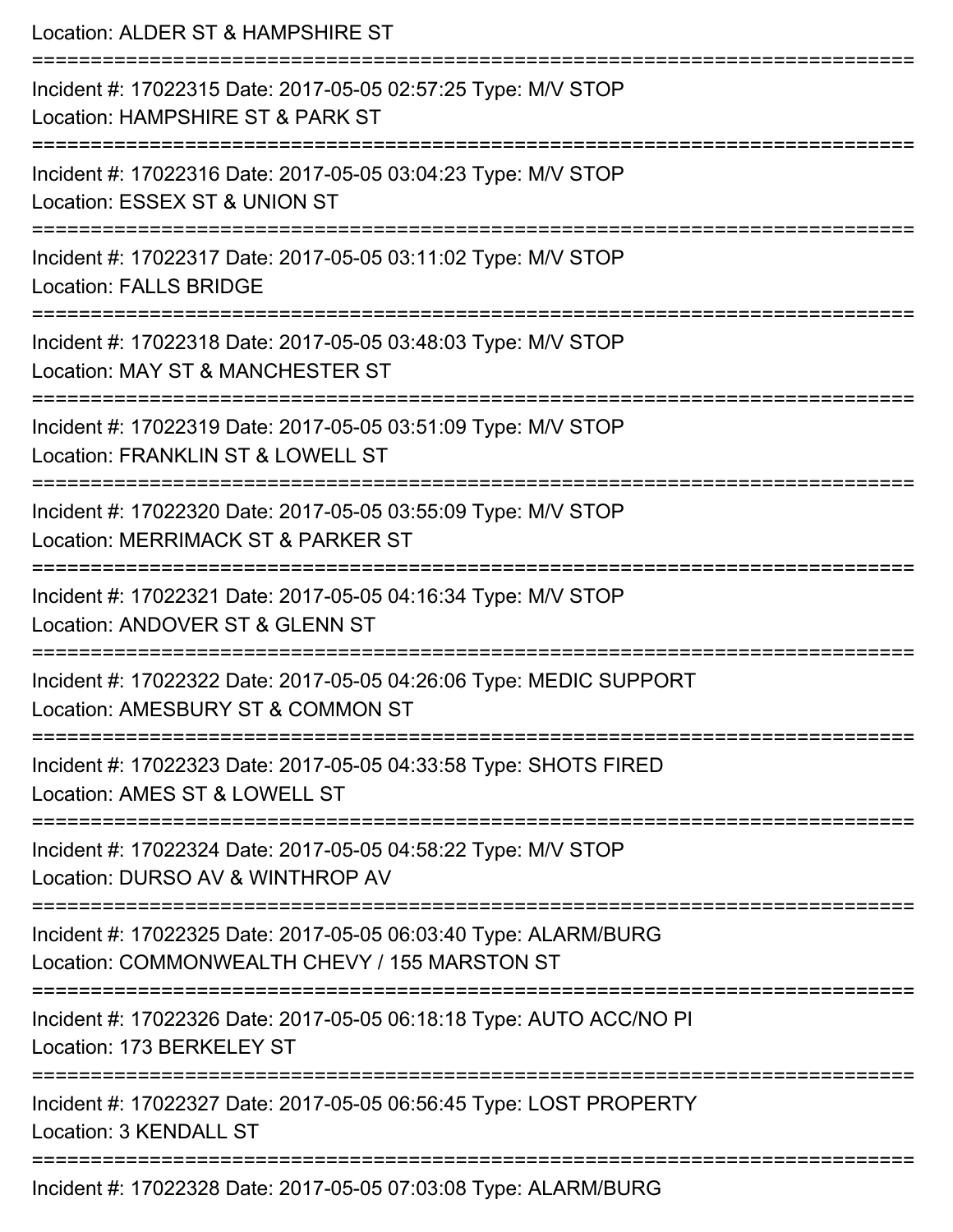| Incident #: 17022329 Date: 2017-05-05 07:07:49 Type: PARK & WALK<br>Location: BROADWAY                                |
|-----------------------------------------------------------------------------------------------------------------------|
| Incident #: 17022330 Date: 2017-05-05 07:32:51 Type: MV/BLOCKING<br>Location: 103 BAILEY ST                           |
| Incident #: 17022331 Date: 2017-05-05 07:42:40 Type: TOW/REPOSSED<br>Location: 4 HIGHLAWN AV                          |
| Incident #: 17022332 Date: 2017-05-05 07:46:40 Type: M/V STOP<br>Location: MARKET ST & PARKER ST                      |
| Incident #: 17022333 Date: 2017-05-05 07:53:39 Type: ALARM/BURG<br>Location: MAINSTREAM GLOBAL / 91 GLENN ST          |
| Incident #: 17022334 Date: 2017-05-05 08:18:24 Type: ASSSIT AMBULANC<br>Location: 383 HAVERHILL ST #14                |
| Incident #: 17022335 Date: 2017-05-05 08:28:28 Type: ASSSIT AMBULANC<br>Location: 18 FRANKLIN ST #211                 |
| Incident #: 17022336 Date: 2017-05-05 08:37:35 Type: INVESTIGATION<br>Location: LAWRENCE HIGH SCHOOL / 70 N PARISH RD |
| Incident #: 17022337 Date: 2017-05-05 08:41:30 Type: TENANT PROB<br>Location: 256 ESSEX ST #205                       |
| Incident #: 17022338 Date: 2017-05-05 08:58:06 Type: STOL/MV/PAS<br>Location: 274 HAVERHILL ST                        |
| Incident #: 17022339 Date: 2017-05-05 09:01:13 Type: MAL DAMAGE<br>Location: 156 PARK ST                              |
| Incident #: 17022340 Date: 2017-05-05 09:10:43 Type: INVESTIGATION<br>Location: 350 ESSEX ST                          |
| Incident #: 17022341 Date: 2017-05-05 09:15:40 Type: PARK & WALK<br>Location: BRADFORD ST & BROADWAY                  |
| Incident #: 17022342 Date: 2017-05-05 09:29:33 Type: DOMESTIC/PAST                                                    |

LOCATION: WALK IN WALK IN LOOP FITT OF FL 3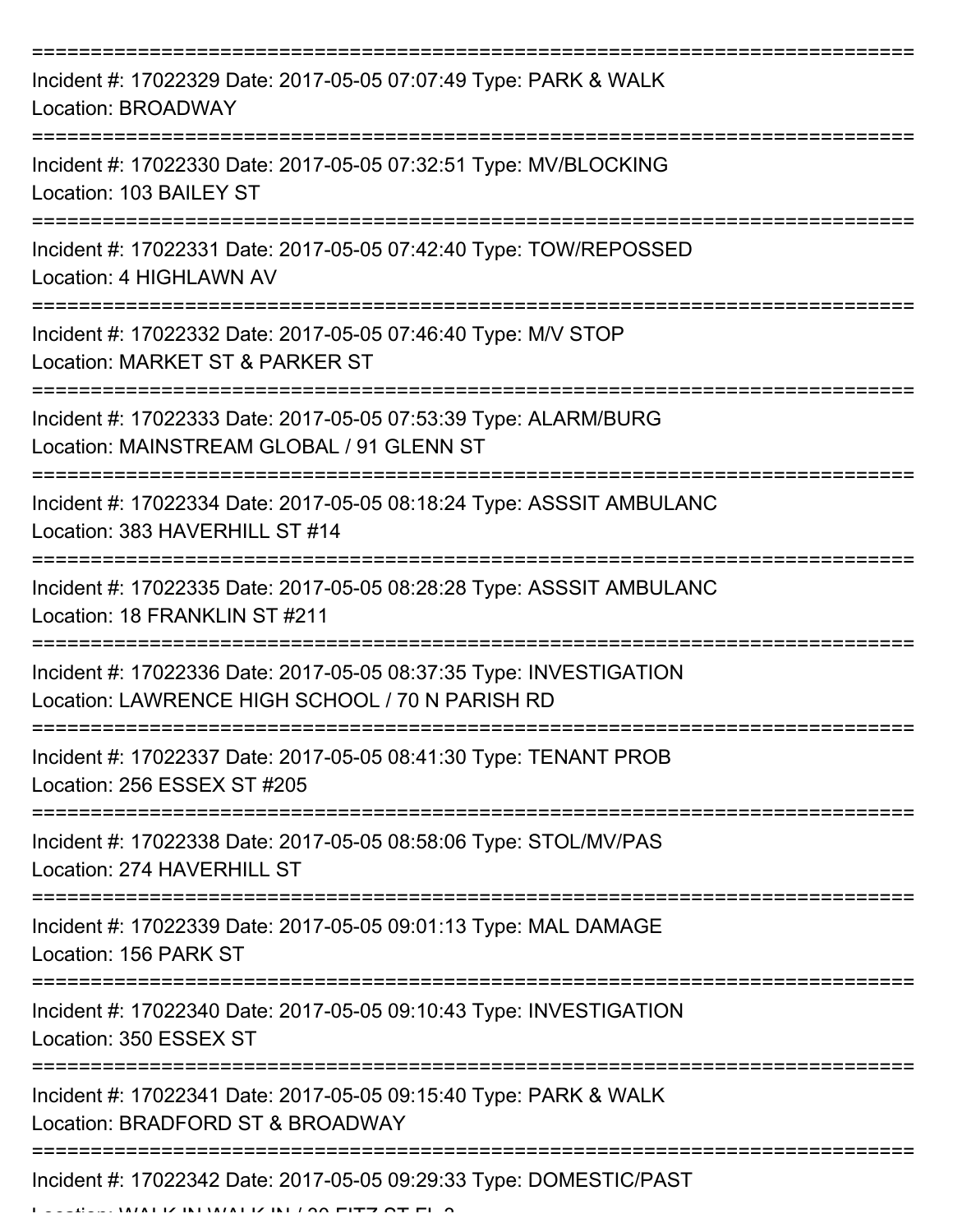| Incident #: 17022343 Date: 2017-05-05 09:33:04 Type: MAN DOWN<br>Location: 77 S UNION ST                         |
|------------------------------------------------------------------------------------------------------------------|
| Incident #: 17022344 Date: 2017-05-05 09:34:28 Type: SUS PERS/MV<br>Location: 50 BROADWAY                        |
| Incident #: 17022345 Date: 2017-05-05 09:42:14 Type: AUTO ACC/NO PI<br><b>Location: 8 GREEN ST</b>               |
| Incident #: 17022346 Date: 2017-05-05 09:46:52 Type: RECOV/STOL/MV<br>Location: 120 BRADFORD ST                  |
| Incident #: 17022347 Date: 2017-05-05 09:50:37 Type: MAL DAMAGE<br>Location: 92 EXCHANGE ST                      |
| Incident #: 17022348 Date: 2017-05-05 09:51:25 Type: M/V STOP<br>Location: BROADWAY & LOWELL ST                  |
| Incident #: 17022349 Date: 2017-05-05 10:01:25 Type: UNWANTEDGUEST<br>Location: CARRIBBEAN BAKERY / 205 BROADWAY |
| Incident #: 17022350 Date: 2017-05-05 10:17:46 Type: SELECTIVE ENF<br>Location: S UNION ST & SALEM ST            |
| Incident #: 17022351 Date: 2017-05-05 10:27:23 Type: M/V STOP<br>Location: S UNION ST & SPRINGFIELD ST           |
| Incident #: 17022352 Date: 2017-05-05 10:35:13 Type: B&E/PAST<br>Location: 41 BENNINGTON ST FL 1                 |
| Incident #: 17022353 Date: 2017-05-05 10:41:03 Type: M/V STOP<br>Location: 36 MELROSE ST                         |
| Incident #: 17022354 Date: 2017-05-05 10:41:23 Type: TENANT PROB<br>Location: 59 TREMONT ST #204                 |
| Incident #: 17022355 Date: 2017-05-05 10:44:13 Type: M/V STOP<br>Location: 2 PHILLIPS ST                         |
| Incident #: 17022356 Date: 2017-05-05 10:46:19 Type: EXTRA SURVEIL                                               |

Location: CLIMANED AV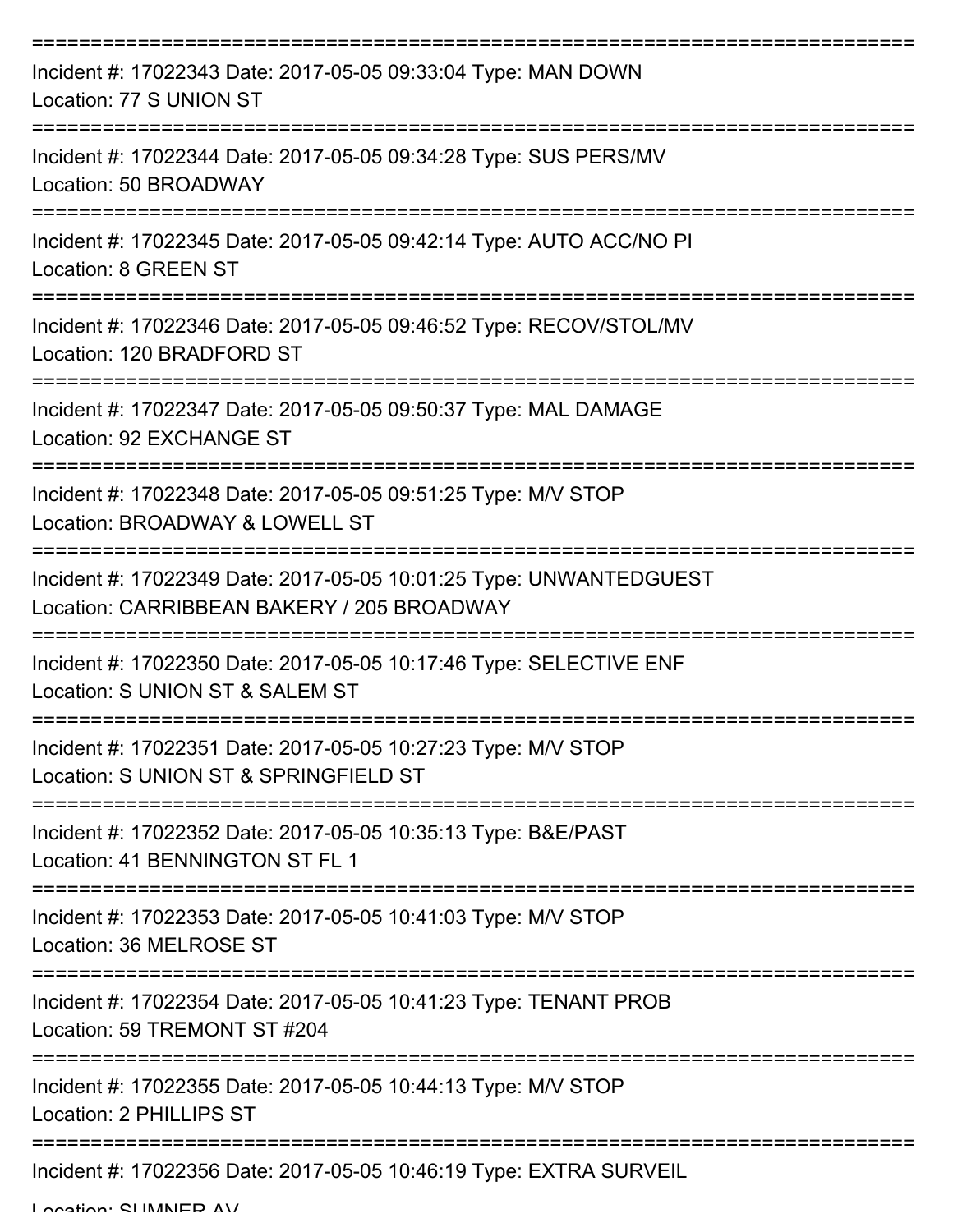| Incident #: 17022357 Date: 2017-05-05 10:48:15 Type: GUN CALL<br>Location: 360 MERRIMACK ST<br>:================================= |
|-----------------------------------------------------------------------------------------------------------------------------------|
| Incident #: 17022358 Date: 2017-05-05 10:55:58 Type: AUTO ACC/NO PI<br>Location: 190 JACKSON ST                                   |
| Incident #: 17022359 Date: 2017-05-05 10:56:17 Type: MEDIC SUPPORT<br>Location: 197 JOSEPHINE AV                                  |
| Incident #: 17022360 Date: 2017-05-05 11:11:35 Type: INVESTIGATION<br>Location: 79 THORNTON AV                                    |
| Incident #: 17022361 Date: 2017-05-05 11:39:33 Type: GENERAL SERV<br>Location: 90 LOWELL ST                                       |
| Incident #: 17022362 Date: 2017-05-05 11:42:59 Type: AUTO ACC/PI<br>Location: 133 SARATOGA ST                                     |
| ====================<br>Incident #: 17022363 Date: 2017-05-05 11:46:35 Type: KEEP PEACE<br>Location: 30 FITZ ST FL 3              |
| Incident #: 17022364 Date: 2017-05-05 11:48:26 Type: ALARM/BURG<br>Location: 130 PHILLIPS ST                                      |
| Incident #: 17022365 Date: 2017-05-05 12:00:04 Type: WARRANT SERVE<br>Location: 499 ESSEX ST                                      |
| Incident #: 17022366 Date: 2017-05-05 12:02:21 Type: AUTO ACC/PI<br>Location: PENTUCKETT MEDICAL / 500 MERRIMACK ST               |
| Incident #: 17022367 Date: 2017-05-05 12:14:34 Type: M/V STOP<br>Location: ERVING AV & LAWRENCE ST                                |
| Incident #: 17022368 Date: 2017-05-05 12:31:38 Type: COURT DOC SERVE<br>Location: 17 LAFAYETTE AV                                 |
| Incident #: 17022369 Date: 2017-05-05 12:32:48 Type: AUTO ACC/NO PI<br>Location: DENNYS / 160 WINTHROP AV                         |
| Incident #: 17022370 Date: 2017-05-05 12:34:18 Type: LIC PLATE STO                                                                |

Location: 121 WEST ST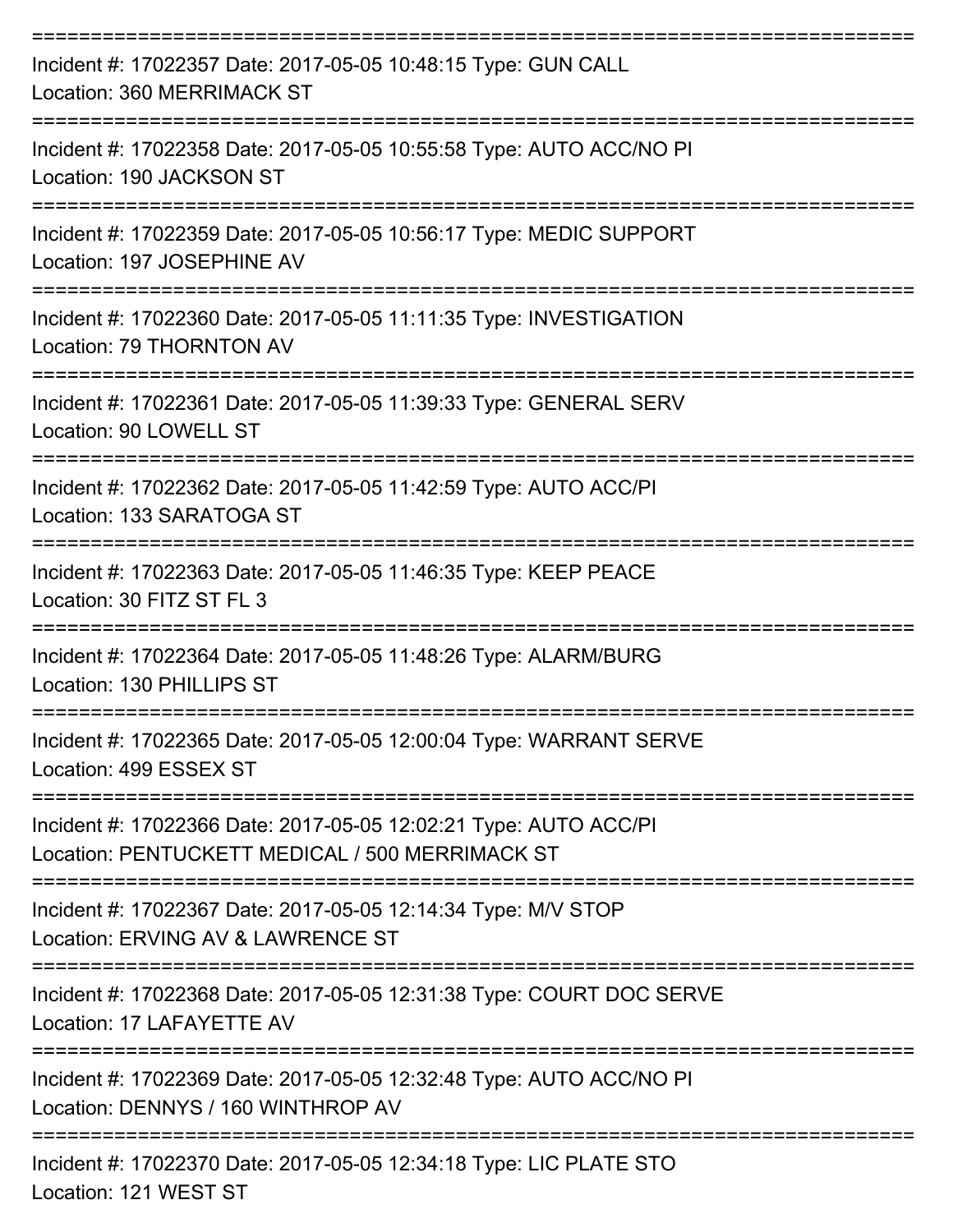| Incident #: 17022371 Date: 2017-05-05 12:36:38 Type: MEDIC SUPPORT<br>Location: 100 FOSTER ST                                                          |
|--------------------------------------------------------------------------------------------------------------------------------------------------------|
| Incident #: 17022372 Date: 2017-05-05 12:37:01 Type: AUTO ACC/NO PI<br>Location: 210 MERRIMACK ST                                                      |
| Incident #: 17022373 Date: 2017-05-05 12:38:28 Type: LOST PROPERTY<br>Location: 125 GARDEN ST<br>==============================                        |
| Incident #: 17022374 Date: 2017-05-05 12:48:02 Type: HIT & RUN M/V<br>Location: WALK IN WALK IN / 243 BROADWAY<br>:=================================== |
| Incident #: 17022375 Date: 2017-05-05 13:04:15 Type: LOST PROPERTY<br><b>Location: 11 BUNKERHILL ST</b>                                                |
| Incident #: 17022376 Date: 2017-05-05 13:08:48 Type: 911 HANG UP<br>Location: LAWRENCE EXPERIMENT STATION / 37 SHATTUCK ST                             |
| Incident #: 17022377 Date: 2017-05-05 13:22:56 Type: ALARM/BURG<br>Location: VINFEN / 15 UNION ST #SUITE 70                                            |
| Incident #: 17022378 Date: 2017-05-05 13:29:58 Type: AUTO ACC/NO PI<br>Location: MARSHALLS / 73 WINTHROP AV                                            |
| Incident #: 17022379 Date: 2017-05-05 13:34:26 Type: MAN DOWN<br>Location: CARVER ST & SALEM ST                                                        |
| Incident #: 17022380 Date: 2017-05-05 13:35:44 Type: SUICIDE ATTEMPT<br>Location: 220 MERRIMACK ST #118                                                |
| Incident #: 17022381 Date: 2017-05-05 13:41:41 Type: EXTRA SURVEIL<br><b>Location: SUMNER AV</b>                                                       |
| Incident #: 17022382 Date: 2017-05-05 14:02:54 Type: INVESTIGATION<br>Location: AMESBURY ST & COMMON ST                                                |
| Incident #: 17022383 Date: 2017-05-05 14:06:33 Type: ALARM/BURG<br>Location: MATOS / 61 WILMOT ST                                                      |
| Incident #: 17022384 Date: 2017-05-05 14:15:08 Type: M/V STOP<br>Location: BOWDOIN ST & CLIFTON ST                                                     |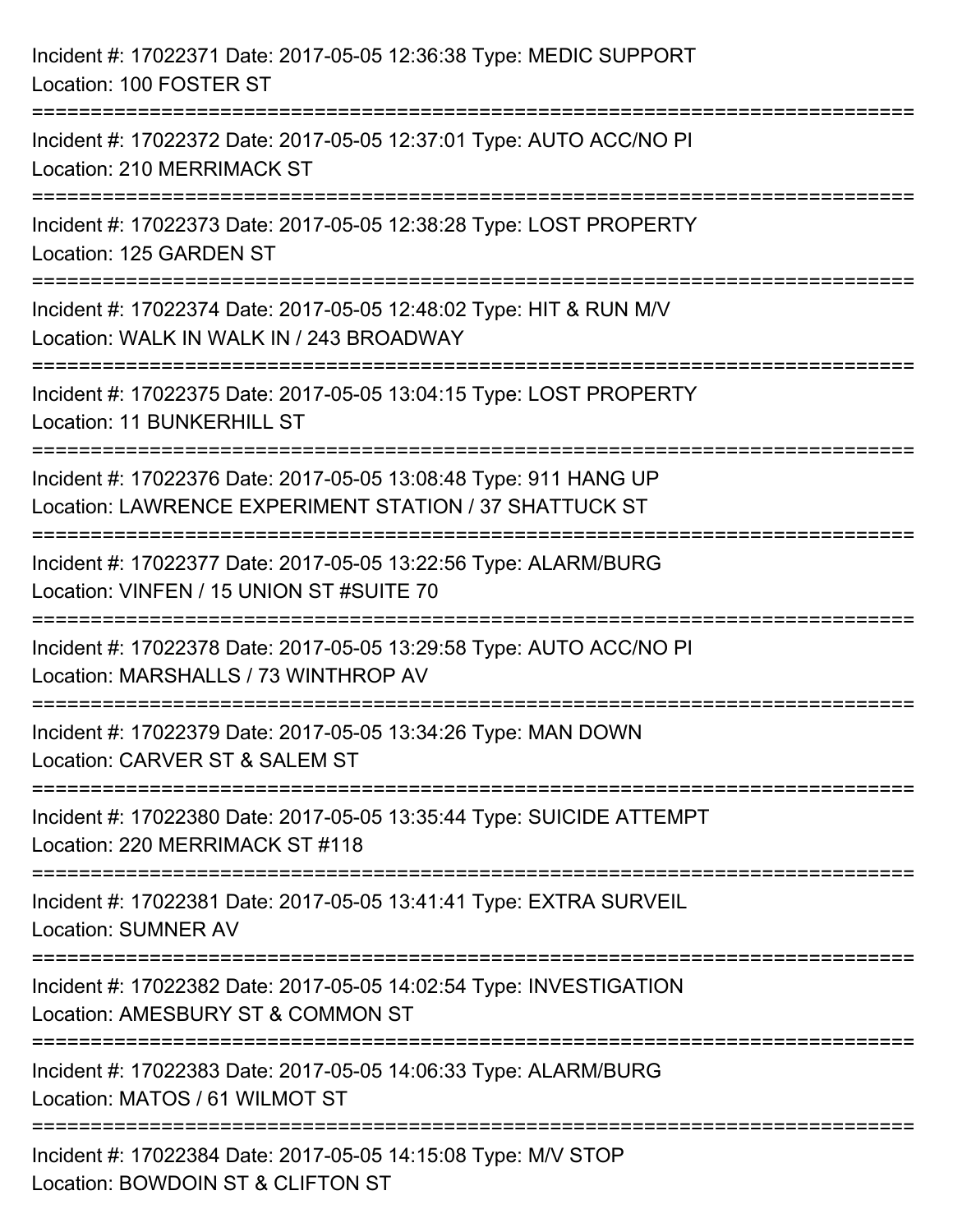| Incident #: 17022385 Date: 2017-05-05 14:20:34 Type: MEDIC SUPPORT<br>Location: 14 BEACON ST #APT27                                         |
|---------------------------------------------------------------------------------------------------------------------------------------------|
| =======================<br>Incident #: 17022386 Date: 2017-05-05 14:27:06 Type: M/V STOP<br>Location: 93 STEARNS AV                         |
| Incident #: 17022387 Date: 2017-05-05 14:28:54 Type: AUTO ACC/NO PI<br>Location: BOXFORD ST & WINTHROP AV<br>===========================    |
| Incident #: 17022388 Date: 2017-05-05 14:36:39 Type: M/V STOP<br>Location: MAPLE ST & SHORT ST                                              |
| Incident #: 17022389 Date: 2017-05-05 14:38:34 Type: LARCENY/PAST<br>Location: WALK IN WALK IN / 353 ELM ST FL 5<br>======================= |
| Incident #: 17022390 Date: 2017-05-05 14:48:15 Type: HIT & RUN M/V<br>Location: 211 MERRIMACK ST                                            |
| Incident #: 17022391 Date: 2017-05-05 14:58:49 Type: INVESTIGATION<br>Location: 2 INMAN ST                                                  |
| Incident #: 17022392 Date: 2017-05-05 15:06:59 Type: M/V STOP<br>Location: 10 HANCOCK ST                                                    |
| Incident #: 17022393 Date: 2017-05-05 15:12:33 Type: M/V STOP<br>Location: CHESTNUT ST & LAWRENCE ST                                        |
| Incident #: 17022394 Date: 2017-05-05 15:14:42 Type: FIGHT<br>Location: MARKET ST & S UNION ST                                              |
| Incident #: 17022395 Date: 2017-05-05 15:16:35 Type: M/V STOP<br><b>Location: FALLS BRIDGE</b>                                              |
| Incident #: 17022396 Date: 2017-05-05 15:19:55 Type: MEDIC SUPPORT<br>Location: 14 MORTON ST                                                |
| Incident #: 17022397 Date: 2017-05-05 15:22:48 Type: AUTO ACC/NO PI<br>Location: 49 KENDALL ST                                              |
| Incident #: 17022398 Date: 2017-05-05 15:27:21 Type: CK WELL BEING<br>Location: 23 HAWLEY ST #APT206                                        |

===========================================================================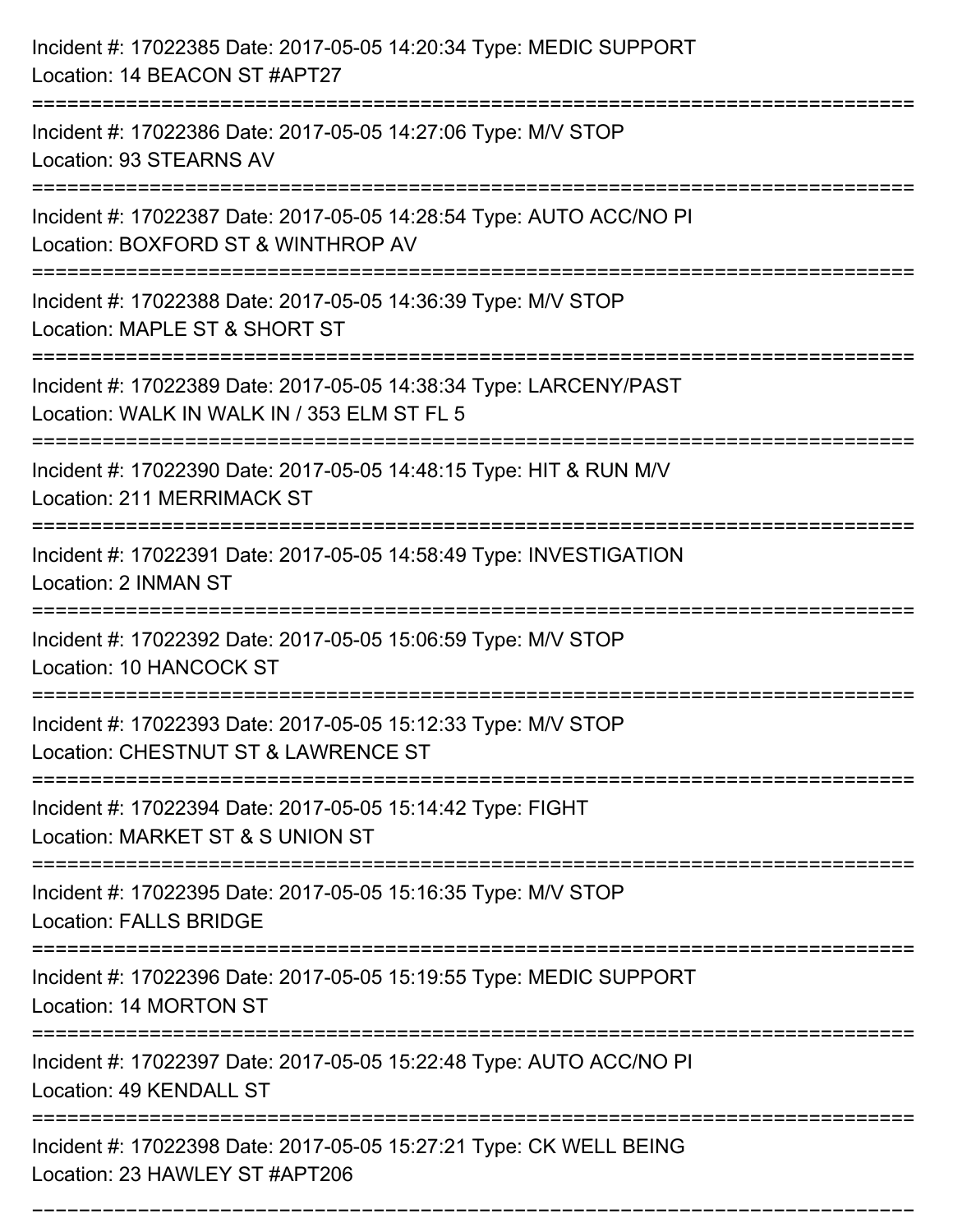| Incident #: 17022399 Date: 2017-05-05 15:28:51 Type: INVESTIGATION<br>Location: 6 COOLIDGE ST                                                                     |
|-------------------------------------------------------------------------------------------------------------------------------------------------------------------|
| Incident #: 17022400 Date: 2017-05-05 15:35:54 Type: AUTO ACC/PED<br>Location: BROADWAY & WATER ST                                                                |
| Incident #: 17022401 Date: 2017-05-05 16:01:45 Type: TOW/REPOSSED<br>Location: 309 ANDOVER ST<br>:=================================<br>========================== |
| Incident #: 17022402 Date: 2017-05-05 16:02:45 Type: M/V STOP<br>Location: 185 CHESTNUT ST                                                                        |
| Incident #: 17022403 Date: 2017-05-05 16:05:23 Type: TOW/REPOSSED<br>Location: 122 WILLOW ST                                                                      |
| Incident #: 17022404 Date: 2017-05-05 16:09:28 Type: M/V STOP<br><b>Location: 11 LAWRENCE ST</b>                                                                  |
| Incident #: 17022405 Date: 2017-05-05 16:18:03 Type: DISTURBANCE<br>Location: 99 BOXFORD ST FL 1STFL                                                              |
| Incident #: 17022406 Date: 2017-05-05 16:20:33 Type: LOUD NOISE<br>Location: 87 BAILEY ST                                                                         |
| Incident #: 17022408 Date: 2017-05-05 16:38:11 Type: LOST PROPERTY<br>Location: 88 MARGIN ST #1                                                                   |
| Incident #: 17022407 Date: 2017-05-05 16:39:05 Type: M/V STOP<br><b>Location: CENTRAL BRIDGE</b>                                                                  |
| Incident #: 17022409 Date: 2017-05-05 16:47:29 Type: FIGHT<br>Location: CASA NUEVA / 59 JACKSON ST                                                                |
| Incident #: 17022410 Date: 2017-05-05 16:54:19 Type: AUTO ACC/NO PI<br>Location: 277 MERRIMACK ST                                                                 |
| Incident #: 17022411 Date: 2017-05-05 16:57:26 Type: AUTO ACC/PI<br>Location: 368 BROADWAY                                                                        |
| Incident #: 17022412 Date: 2017-05-05 17:16:00 Type: AUTO ACC/NO PI<br>Location: WINTHROP AV                                                                      |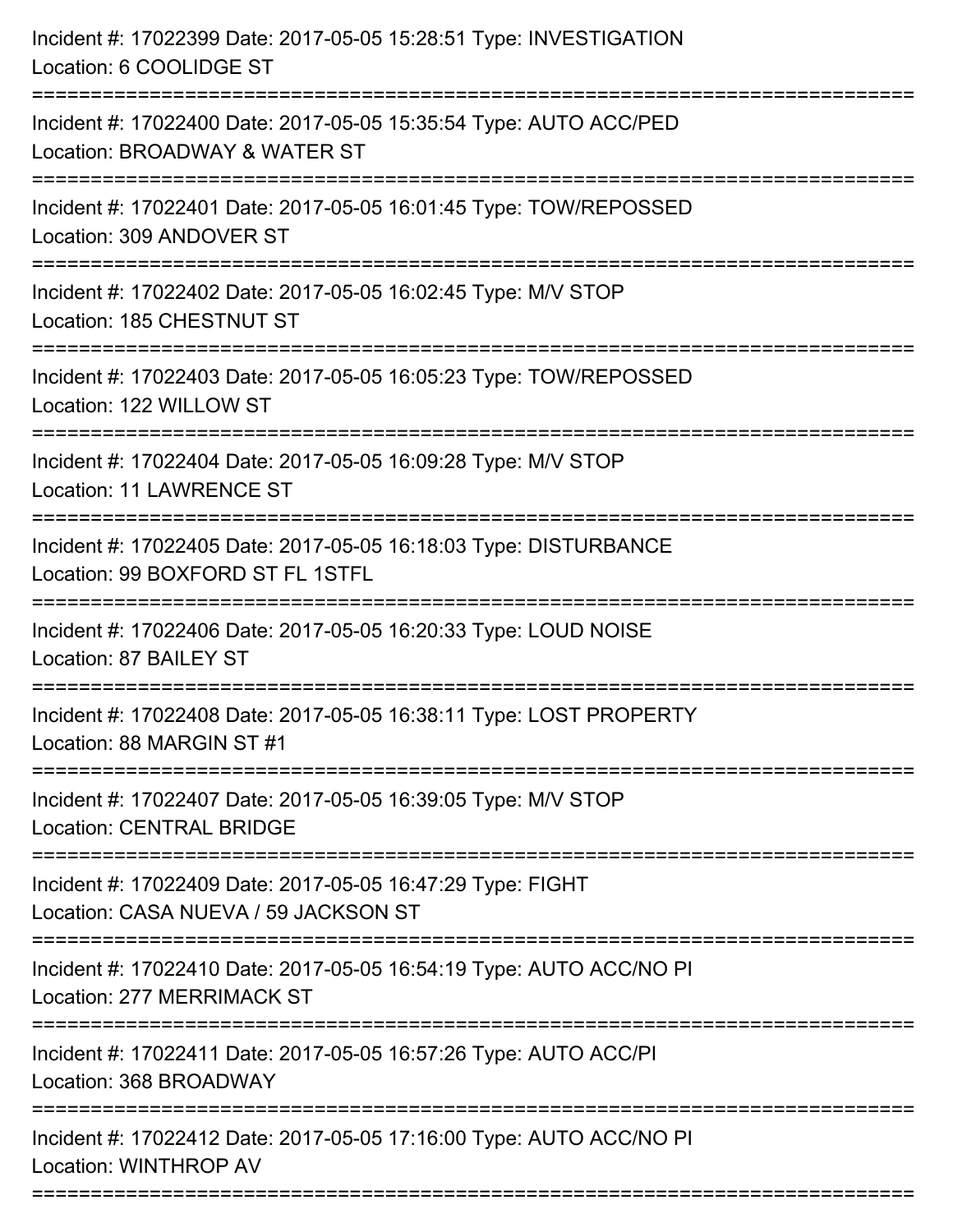Location: CANAL ST & ISLAND ST

| Incident #: 17022414 Date: 2017-05-05 17:23:11 Type: TOW OF M/V<br>Location: ARLINGTON SCHOOL / 150 ARLINGTON ST |
|------------------------------------------------------------------------------------------------------------------|
| Incident #: 17022415 Date: 2017-05-05 17:41:13 Type: M/V STOP<br>Location: GRAFTON ST & WINTHROP AV              |
| Incident #: 17022416 Date: 2017-05-05 17:42:45 Type: AUTO ACC/NO PI<br>Location: S UNION ST & WINTHROP AV        |
| Incident #: 17022417 Date: 2017-05-05 17:57:11 Type: M/V STOP<br>Location: 255 BRUCE ST                          |
| Incident #: 17022418 Date: 2017-05-05 17:58:17 Type: M/V STOP<br>Location: GRAFTON ST & WINTHROP AV              |
| Incident #: 17022419 Date: 2017-05-05 18:27:28 Type: DRUG VIO<br>Location: 12 RIDGE RD                           |
| Incident #: 17022420 Date: 2017-05-05 18:42:55 Type: M/V STOP<br>Location: CONCORD ST & FRANKLIN ST              |
| Incident #: 17022421 Date: 2017-05-05 18:51:16 Type: THREATS<br>Location: 16 WELLS ST                            |
| Incident #: 17022422 Date: 2017-05-05 18:56:50 Type: M/V STOP<br>Location: CANAL ST & HAMPSHIRE ST               |
| Incident #: 17022424 Date: 2017-05-05 18:57:32 Type: HIT & RUN M/V<br>Location: PLEASANT ST & WOODLAND ST        |
| Incident #: 17022423 Date: 2017-05-05 18:57:50 Type: M/V STOP<br>Location: DORCHESTER ST & S UNION ST            |
| Incident #: 17022425 Date: 2017-05-05 18:59:37 Type: M/V STOP<br>Location: PARKER ST & S CANAL ST                |
| Incident #: 17022426 Date: 2017-05-05 19:37:54 Type: M/V STOP<br>Location: BERKELEY ST & JACKSON ST              |
|                                                                                                                  |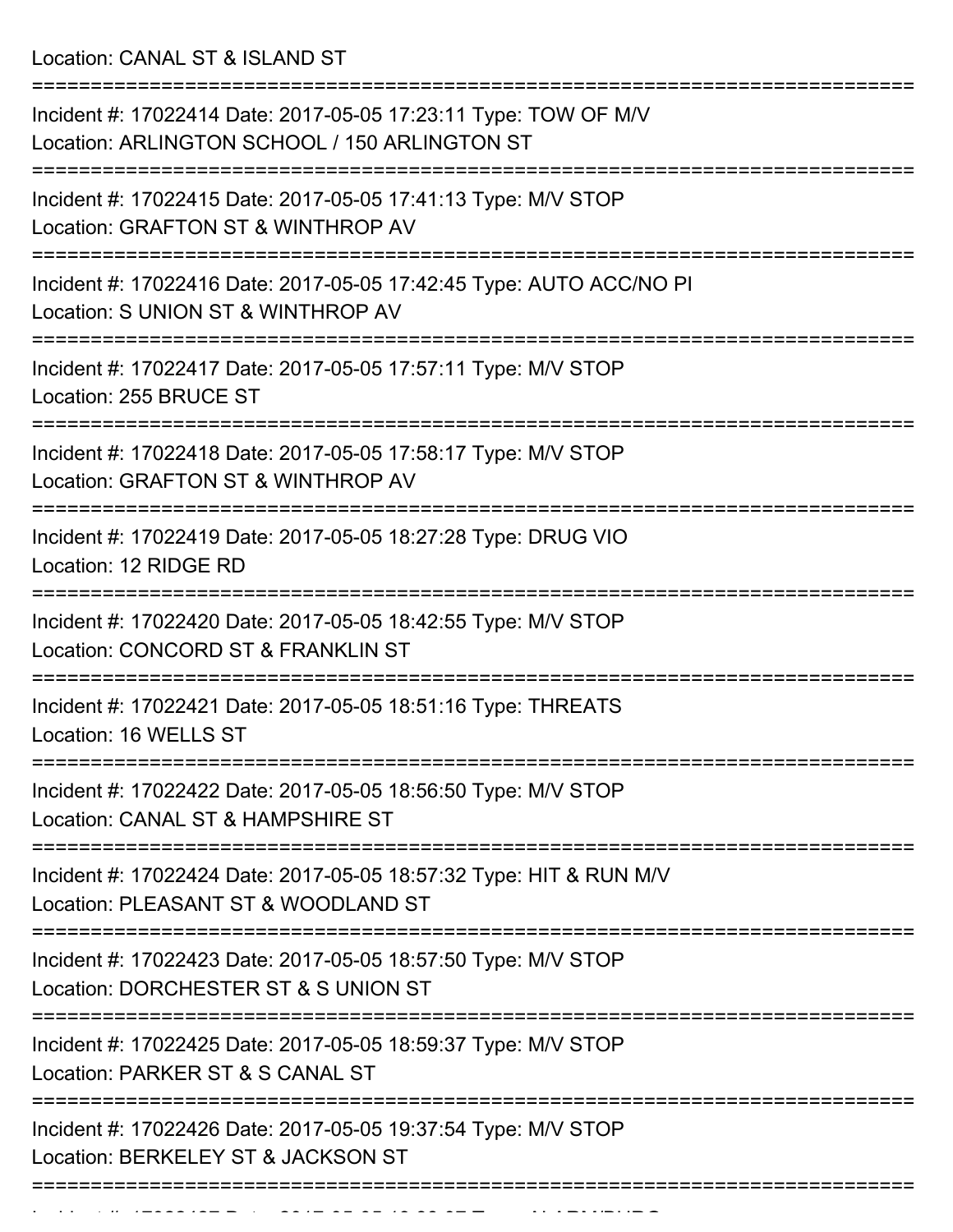Location: PROFESSIONAL NAILS / 637 BROADWAY =========================================================================== Incident #: 17022428 Date: 2017-05-05 19:52:03 Type: M/V STOP Location: BROADWAY & COMMON ST =========================================================================== Incident #: 17022429 Date: 2017-05-05 20:06:27 Type: M/V STOP Location: 479 BROADWAY =========================================================================== Incident #: 17022430 Date: 2017-05-05 20:20:45 Type: DISTURBANCE Location: 408 LOWELL ST =========================================================================== Incident #: 17022431 Date: 2017-05-05 20:24:38 Type: ALARM/BURG Location: 47 BERESFORD ST =========================================================================== Incident #: 17022432 Date: 2017-05-05 21:04:09 Type: SUS PERS/MV Location: ARLINGTON ST & HAMPSHIRE ST =========================================================================== Incident #: 17022433 Date: 2017-05-05 21:09:05 Type: B&E/MV/PAST Location: JACKSON ST & LOGAN ST =========================================================================== Incident #: 17022434 Date: 2017-05-05 21:10:52 Type: M/V STOP Location: BROADWAY & TREMONT ST =========================================================================== Incident #: 17022435 Date: 2017-05-05 21:17:01 Type: ASSSIT OTHER PD Location: LAWRENCE ST & MYRTLE ST =========================================================================== Incident #: 17022436 Date: 2017-05-05 21:31:42 Type: DOMESTIC/PROG Location: 270 E HAVERHILL ST =========================================================================== Incident #: 17022437 Date: 2017-05-05 21:38:05 Type: NOISE ORD Location: 243 S BROADWAY #4 FL 1 =========================================================================== Incident #: 17022438 Date: 2017-05-05 21:53:09 Type: GENERAL SERV Location: 362 ESSEX ST #206 =========================================================================== Incident #: 17022440 Date: 2017-05-05 21:54:54 Type: SUS PERS/MV Location: BOXFORD ST & WINTHROP AV =========================================================================== Incident #: 17022439 Date: 2017-05-05 21:54:59 Type: NOISE ORD Location: 139 MYRTLE ST FL 1 ===========================================================================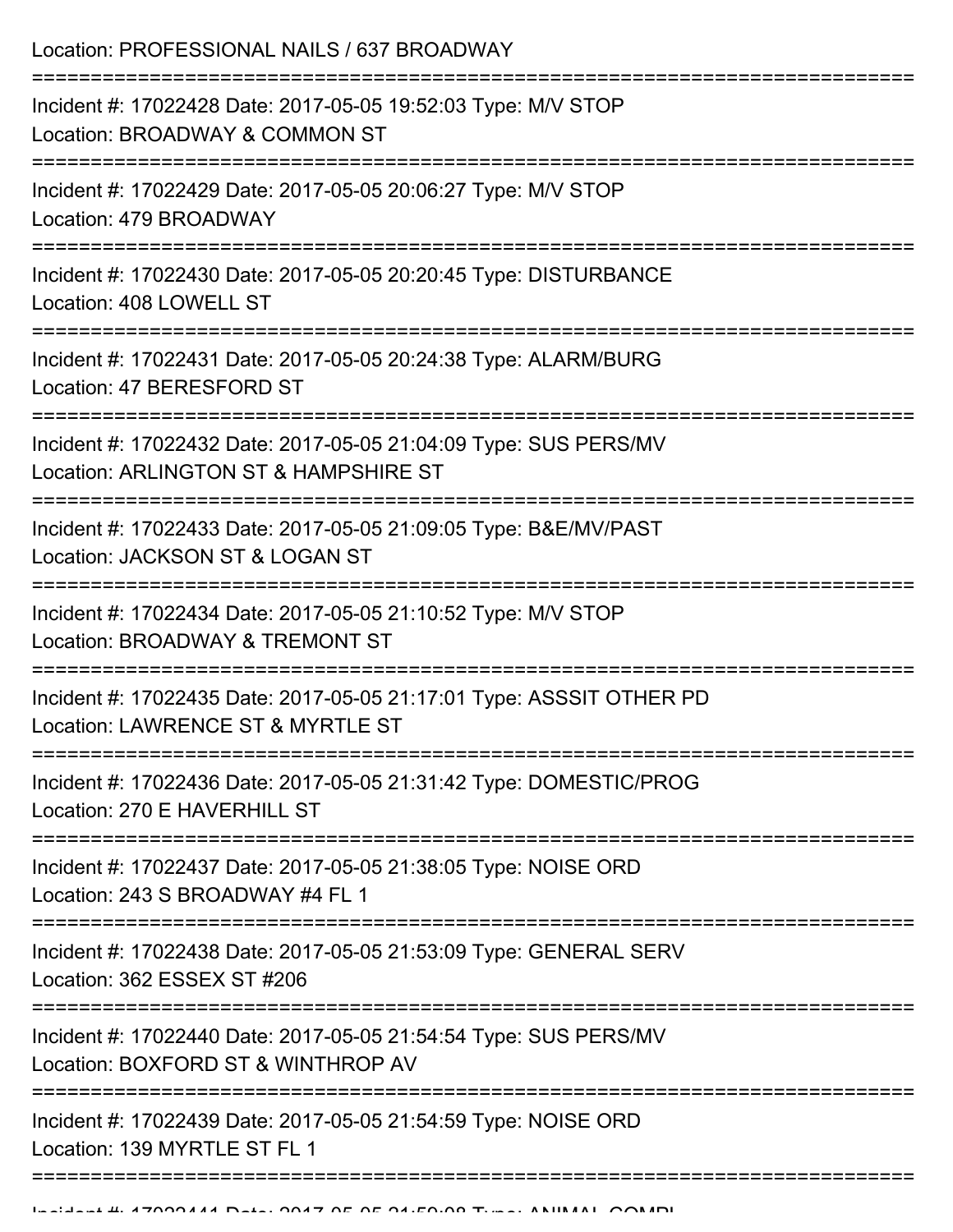Location: 585 HAVERHILL ST =========================================================================== Incident #: 17022442 Date: 2017-05-05 22:00:54 Type: WARRANT SERVE Location: 69 PARKER ST =========================================================================== Incident #: 17022443 Date: 2017-05-05 22:23:48 Type: DRUG VIO Location: SPRING ST & WAYNE ST =========================================================================== Incident #: 17022444 Date: 2017-05-05 22:34:30 Type: AUTO ACC/PI Location: BROADWAY & WATER ST =========================================================================== Incident #: 17022445 Date: 2017-05-05 22:37:56 Type: UNWANTEDGUEST Location: 678 HAVERHILL ST =========================================================================== Incident #: 17022446 Date: 2017-05-05 22:57:44 Type: B&E/MV/PAST Location: 348 JACKSON ST =========================================================================== Incident #: 17022447 Date: 2017-05-05 23:06:42 Type: LARCENY/ATTMEPT Location: SEVEN ELEVEN / null =========================================================================== Incident #: 17022448 Date: 2017-05-05 23:19:07 Type: ALARM/BURG Location: 70-71 N PARISH RD =========================================================================== Incident #: 17022449 Date: 2017-05-05 23:20:48 Type: MV/BLOCKING Location: 110 AMES ST =========================================================================== Incident #: 17022450 Date: 2017-05-05 23:30:02 Type: NOISE ORD Location: 243 S BROADWAY ##4 =========================================================================== Incident #: 17022451 Date: 2017-05-05 23:42:48 Type: NOISE ORD Location: 75 WEARE ST =========================================================================== Incident #: 17022452 Date: 2017-05-05 23:48:43 Type: SUS PERS/MV Location: 155 ABBOTT ST ===========================================================================

444 record(s)

{ call presslog("2017-05-05","0000","2017-05-05","2359") } Total records found: 444

These results were produced by the following query: